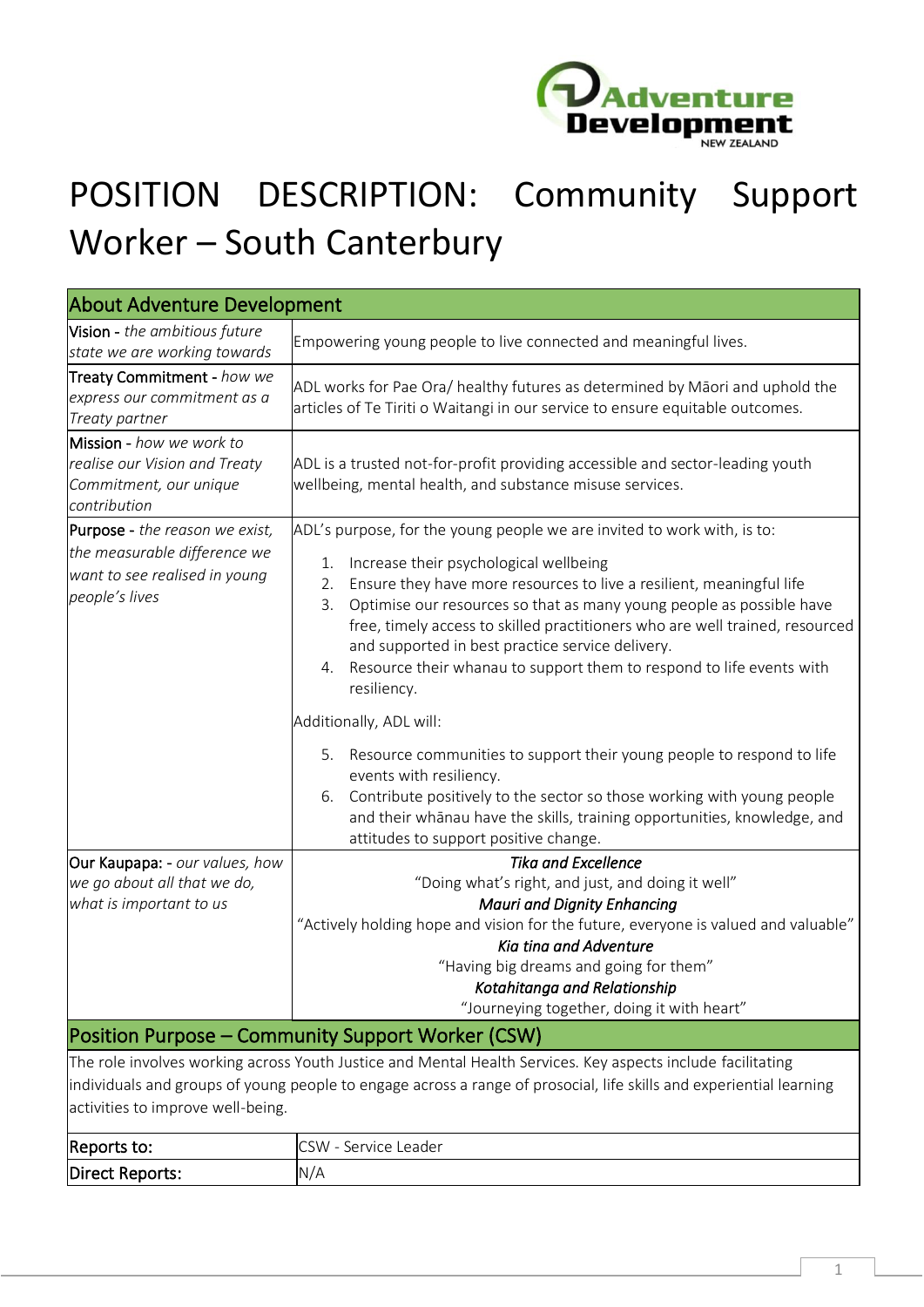

| <b>Position Responsibilities</b>            |                                                                                                                                                                                                                                                                                                                                                                                                                                                                                                                                                                                                                                                                                                                                                                                                                                                                                                                                                      |  |
|---------------------------------------------|------------------------------------------------------------------------------------------------------------------------------------------------------------------------------------------------------------------------------------------------------------------------------------------------------------------------------------------------------------------------------------------------------------------------------------------------------------------------------------------------------------------------------------------------------------------------------------------------------------------------------------------------------------------------------------------------------------------------------------------------------------------------------------------------------------------------------------------------------------------------------------------------------------------------------------------------------|--|
| Mental Health Support Work                  | The overall goal of this service is to enhance the resilience of young people,<br>reduce the distress they experience in their lives and assist them to improve their<br>well-being in all domains. This involves:                                                                                                                                                                                                                                                                                                                                                                                                                                                                                                                                                                                                                                                                                                                                   |  |
|                                             | Providing community-based support (social, educational, cultural and<br>٠<br>physical activities) in accordance with their clinical plan goals.<br>Facilitating smooth transitions for young people from one health service<br>$\bullet$<br>to another, or transition to whanau supported independence.<br>Working with clinical staff (AD, Child and Adolescent Mental Health<br>$\bullet$<br>Services, and Oranga Tamariki) to (i) identify the needs of each young<br>person, and (ii) monitor progress.<br>Working with identified families/whanau/caregivers to function as<br>$\bullet$<br>effectively as possible to keep their young people safe and healthy.<br>Working with young people and their families/whanau/caregivers to<br>$\bullet$<br>increase access to resources within their local community.<br>Facilitating clients to participate in a range of both group and individual<br>$\bullet$<br>outdoor activities of interest. |  |
| Supported Bail/Supervision<br>with activity | This is about supporting young people to remain in the community rather than<br>experience a custodial remand/sentence. This service involves setting up systems<br>and involving others to ensure that the young person is managed 24 hours a day,<br>7 days a week and will sometimes involve working evenings and/or weekends.<br>This involves:<br>Developing a working relationship with the young person and their<br>٠<br>family/whānau/caregivers.<br>Developing an Individual Plan for the young person and their whanau in<br>$\bullet$<br>collaboration with the Oranga Tamariki.                                                                                                                                                                                                                                                                                                                                                         |  |
|                                             | Assisting the young person with their motivation and adherence to that<br>$\bullet$<br>plan.<br>Assisting the young person and their whanau to respond and<br>$\bullet$<br>communicate any breaches to Youth Justice and Police staff.<br>Assisting the young person and their family/whanau/caregiver to access<br>$\bullet$<br>specialist services.<br>Maintaining adequate documentation of the plan, reviews, meetings and<br>agreements.<br>Ensuring restorative activities deemed appropriate are completed by the<br>young person.<br>Supporting engagement/attendance with prosocial peers and activities.                                                                                                                                                                                                                                                                                                                                   |  |
| Other tasks                                 | Other tasks as requested by the CSW Service Leader and/or Clinical Leader.                                                                                                                                                                                                                                                                                                                                                                                                                                                                                                                                                                                                                                                                                                                                                                                                                                                                           |  |
|                                             |                                                                                                                                                                                                                                                                                                                                                                                                                                                                                                                                                                                                                                                                                                                                                                                                                                                                                                                                                      |  |

 $\sim$ 

| <b>KEY RELATIONSHIPS</b> |          |
|--------------------------|----------|
| Internal                 | External |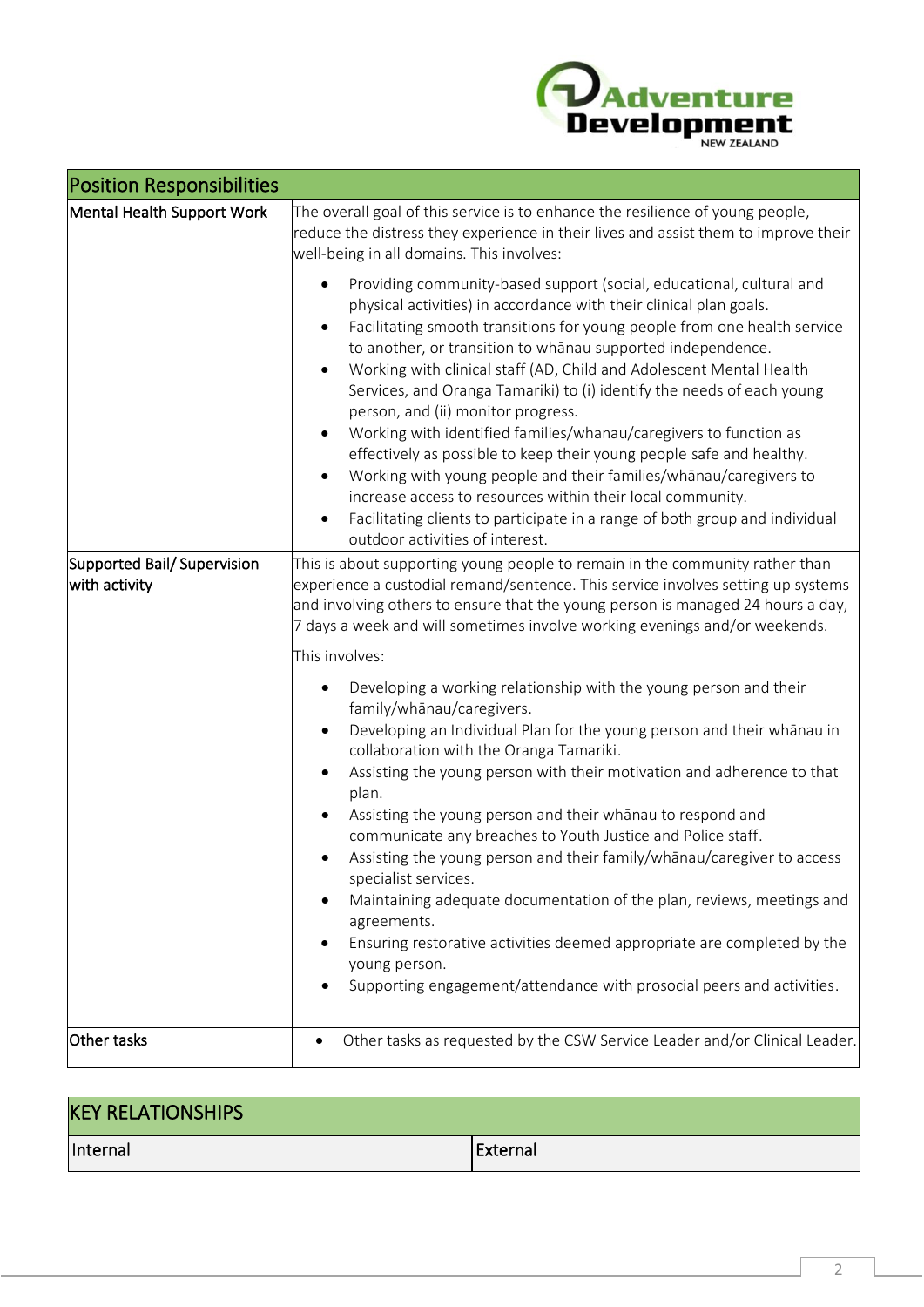

| Clinical Leader                                                | - Young people, whanau, and caregivers  |  |
|----------------------------------------------------------------|-----------------------------------------|--|
| South Canterbury Clinicians<br>$\overline{\phantom{a}}$        | - Local community groups, including Iwi |  |
| Other AD Teams and Service Leaders<br>$\overline{\phantom{a}}$ | Child Adolescent Mental Health Services |  |
| Other employees of AD                                          | Clinicians                              |  |
|                                                                | Oranga Tamariki Social Workers          |  |
|                                                                |                                         |  |

| Requirement                              | Essential                                                                                                                                                                                                                                                                                                                                                                                                                                                                            | Desirable                                                                                                                                                                                                                                                    |  |
|------------------------------------------|--------------------------------------------------------------------------------------------------------------------------------------------------------------------------------------------------------------------------------------------------------------------------------------------------------------------------------------------------------------------------------------------------------------------------------------------------------------------------------------|--------------------------------------------------------------------------------------------------------------------------------------------------------------------------------------------------------------------------------------------------------------|--|
| Education                                | Certificate in Health and Wellbeing<br>(level 4) or equivalent/higher<br>qualification.                                                                                                                                                                                                                                                                                                                                                                                              | We would welcome applications from new<br>graduates, including Occupational Therapy,<br>Social Work, or Outdoor Recreation.                                                                                                                                  |  |
| <b>Knowledge and Experience</b>          | - Experience working with youth<br>- Understanding of mental wellbeing<br>- Strong communication skills<br>- Ability to work as part of a small<br>team.<br>- Knowledge of strengths-based<br>approach<br>Knowledge of te reo and tikanga<br>Māori.<br>Good computer literacy and ability<br>to use electronic note keeping<br>systems.<br>- Full driver's license and clean police<br>and MSD record.<br>Preparedness to actively engage in<br>physical activity alongside clients. | Previous experience in community<br>support role or proven track record of<br>liaising and networking with others<br>Knowledge of youth justice sector<br>Capability to build rapport and advocate<br>for young people.<br>Knowledge of local youth services |  |
| The way we work<br>(expected behaviours) | Stewardship of resources<br>We endeavour to make the most effective use of the resources available to us<br>while at work, be they financial, material, time, environmental, relationships. We<br>take the view that, to the best of our ability, these resources should be used to<br>maximise the benefit to the young people we work with, their whānau and the<br>communities they and we live in.<br>The wellbeing of ourselves and others                                      |                                                                                                                                                                                                                                                              |  |
|                                          | We will ensure that our actions while at work enhance our own wellbeing and that<br>of others.<br>Diversity, discrimination and stigmatisation<br>We will act in ways that enhance expressions of diversity, challenge discrimination<br>and reduce stigmatisation. We will act in these ways within the work place, with                                                                                                                                                            |                                                                                                                                                                                                                                                              |  |
|                                          | our clients and their whānau and in our communities.<br>Integrity<br>We will ensure that our behaviour while at work would always bear the scrutiny of<br>others. In situations where we are unsure about the right thing to do or we think<br>we may have a conflict of interest, we will ask and seek guidance. If we see                                                                                                                                                          |                                                                                                                                                                                                                                                              |  |